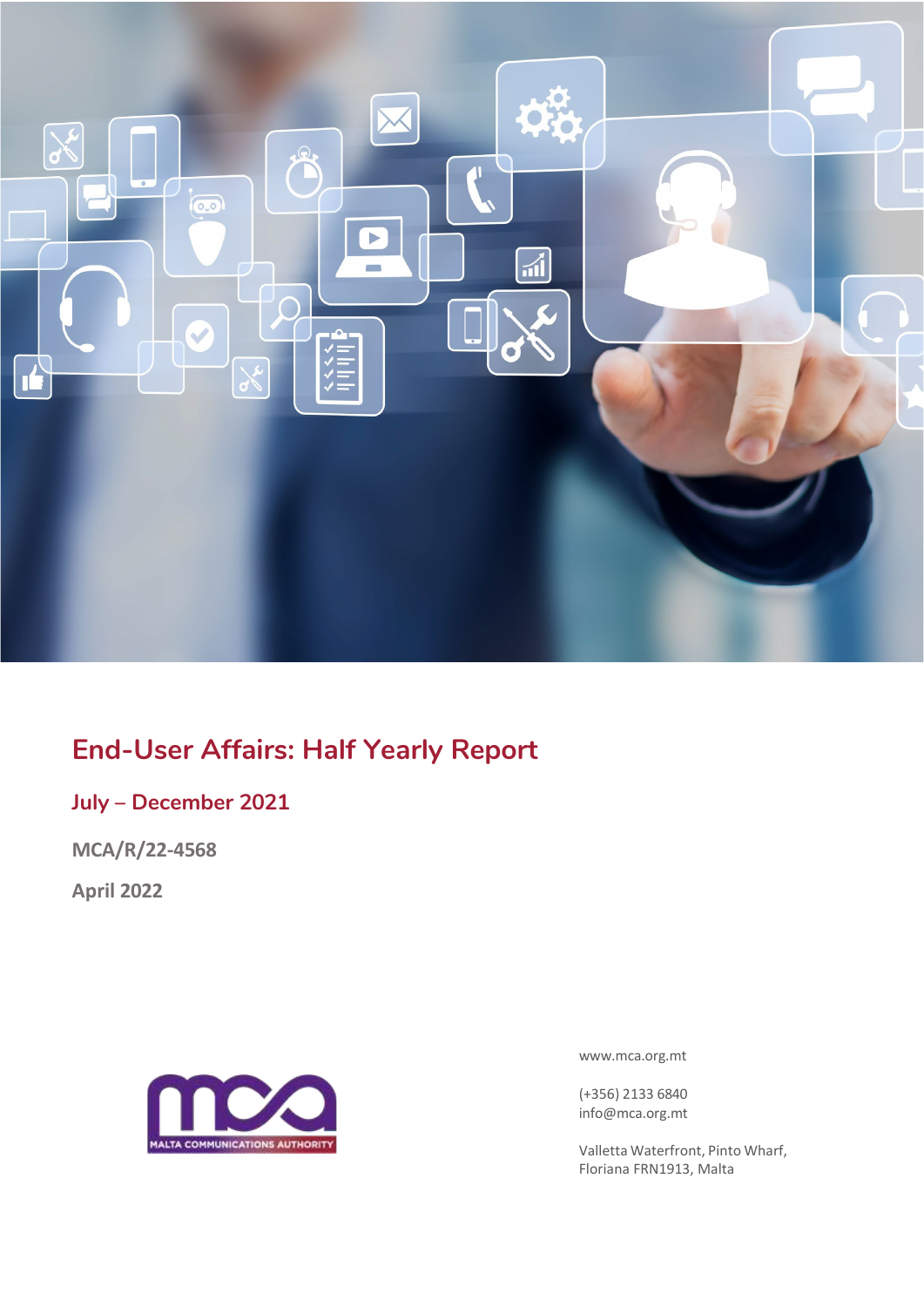# Contents

ico)

|  | 3.1            |  |  |  |  |  |
|--|----------------|--|--|--|--|--|
|  |                |  |  |  |  |  |
|  |                |  |  |  |  |  |
|  |                |  |  |  |  |  |
|  | $\overline{4}$ |  |  |  |  |  |
|  | 5 <sub>1</sub> |  |  |  |  |  |
|  |                |  |  |  |  |  |

 $\overline{z}$ 

P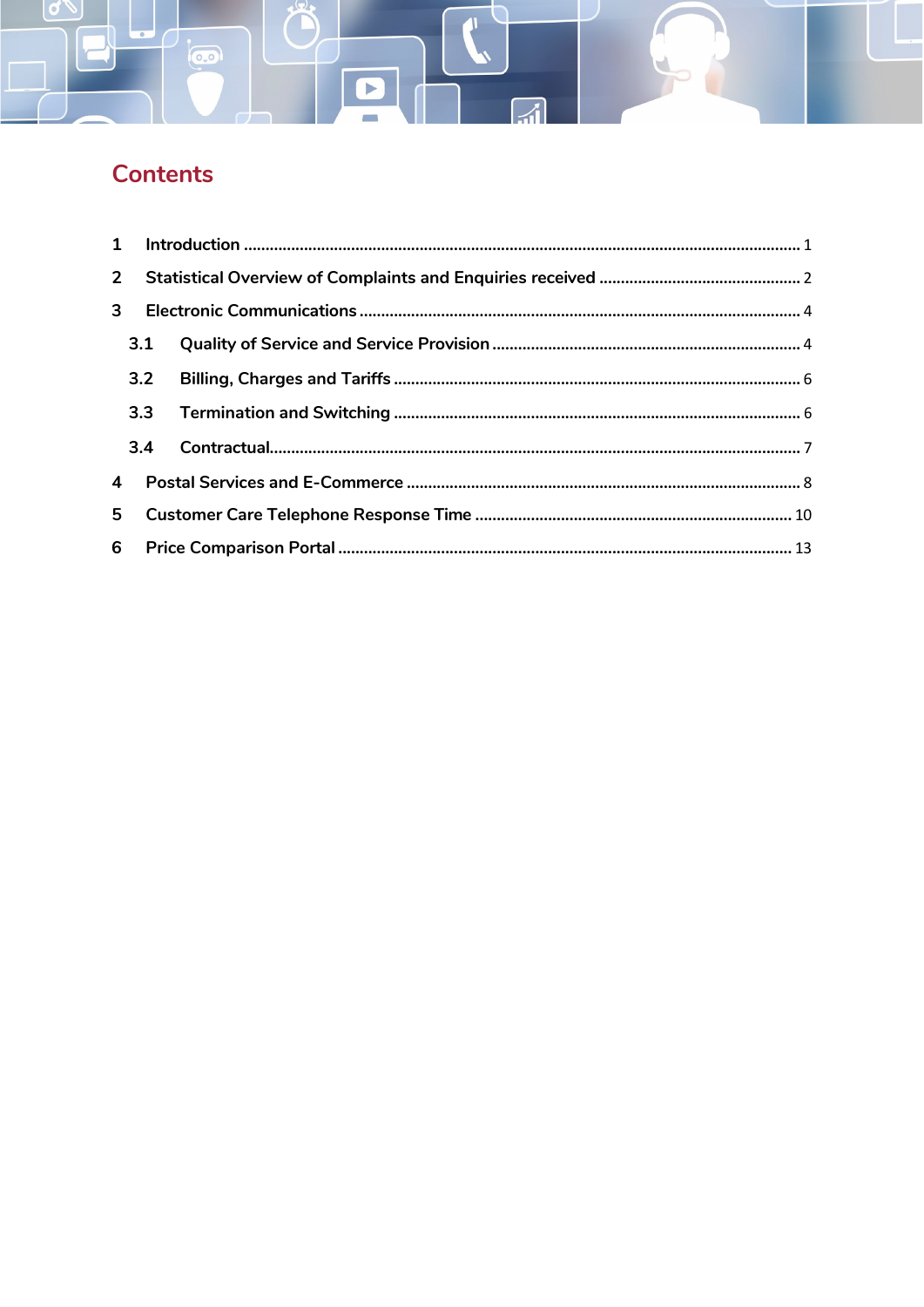## **1 Introduction**

 $\overline{\overline{0.0}}$ 

<span id="page-2-0"></span>One of the main objectives of the Malta Communications Authority ("MCA") is to safeguard the interests of end-users in the electronic communications ("ECS"), postal and e-commerce sectors.

In order to fulfil this function, the MCA provides assistance to those end-users who encounter difficulties while using any of the services within its remit. In this respect, when an end-user is not satisfied with the redress or response provided by his/her service provider, he/she may file a complaint with the MCA. The extent of the action the MCA can take in relation to a complaint, depends on the particulars of the issues involved and on the MCA's powers at law. There are instances where although the complaints received relate to the provision of a service regulated by the MCA, the Authority is not empowered at law to intervene and would therefore have to refer end-users to other competent entities.

The Authority also receives a number of enquiries, as distinct from complaints, from endusers in relation to the services it regulates. The MCA makes every effort to provide endusers with the requested information in a timely manner. Alternatively, when such requests do not fall directly within MCA's remit, it assists end-users by directing them to the appropriate body. More information on MCA's complaint and enquiry procedure is available at [https://www.mca.org.mt/consumer/help.](https://www.mca.org.mt/consumer/help)

In addition to the above, the MCA monitors the sectors it regulates, and carries out various mystery shopping exercises to identify areas of concern and undertakes the necessary regulatory action to address such issues. In so doing, the Authority ensures that service providers comply with their obligations at law and that end-users are provided with up to date information on their rights and obligations when using any communications services regulated by the MCA.

This report provides a statistical analysis of the complaints and enquiries received by the Authority during the last six months of 2021 and also provides information on enforcement actions and related monitoring activities undertaken by the MCA during this period.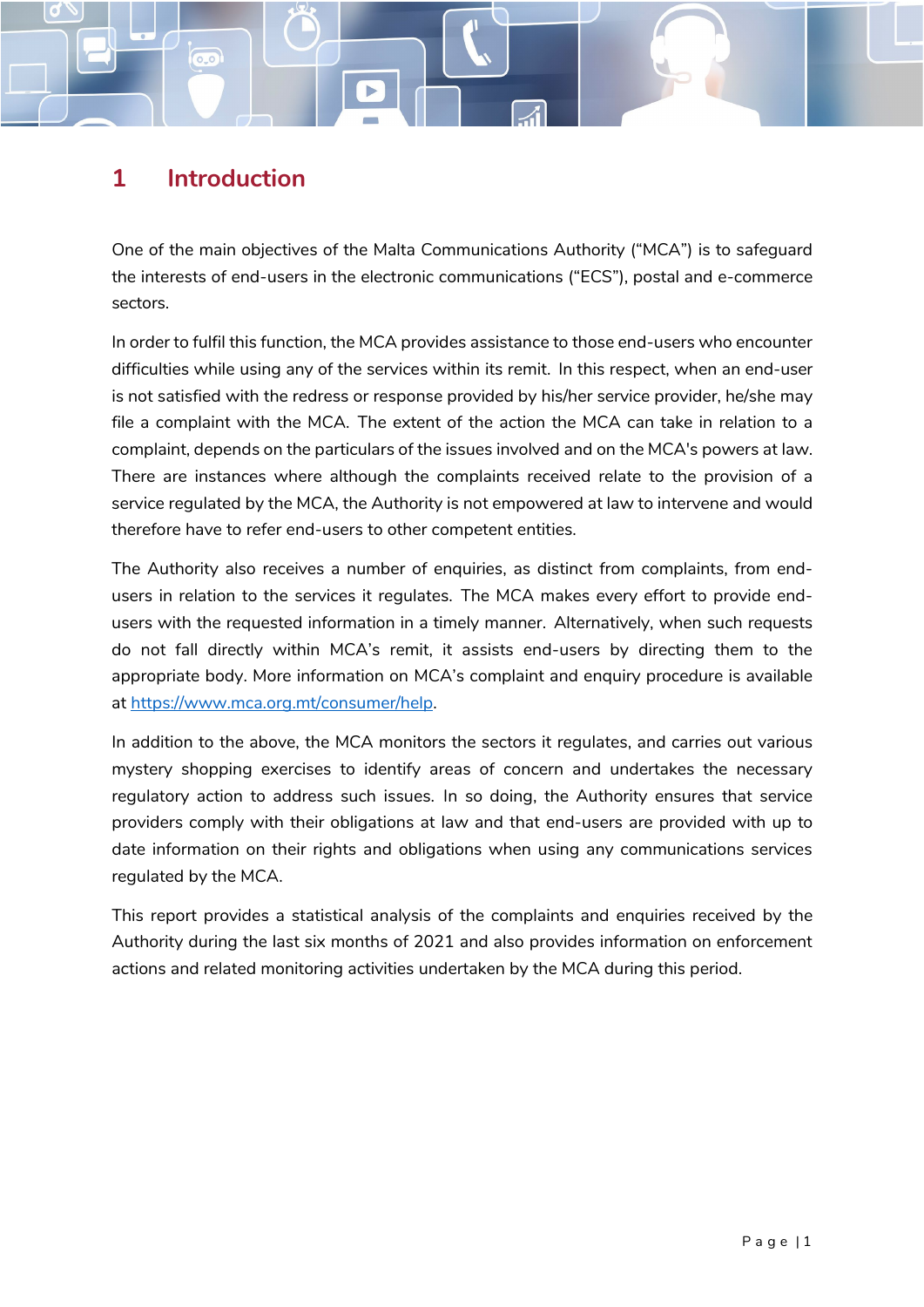## <span id="page-3-0"></span>**2 Statistical Overview of Complaints and Enquiries received**

Between the  $1^{st}$  of July and the  $31^{st}$  of December 2021, the MCA received eighty-five (85) complaints, a decrease of twenty-three percent (23%) when compared to the previous period (January to June 2021). During the period under review, the MCA also received two hundred seventy-six (276) enquiries, a decrease of thirty-nine percent (39%) when compared to the previous period. These figures for Q3 and Q4 2021 whilst significantly lower than those recorded for the same period in 2020, are comparable to the complaints/enquiries received in Q3 and Q4 2019. Figure 1 below provides further details on the trends of complaints and enquiries received from Q1 and Q2 of 2019 till Q3 and Q4 of 2021.

#### *Figure 1*

 $(0, 0)$ 



#### *Complaints and Enquiries (Q1 & Q2 2019 – Q3 & Q4 2021)*

The MCA receives complaints from end-users about their landline, mobile, internet, TV and postal services. These complaints tend to be more complex in nature due to the fact that the MCA requires that end-users seek its intervention only after they have lodged a complaint with their service provider and should they still not be satisfied with the outcome of their claim.

Figure 2 shows the proportion of the electronic communications services (ECS) to postal services complaints received by the MCA during the last six (6) months of 2021.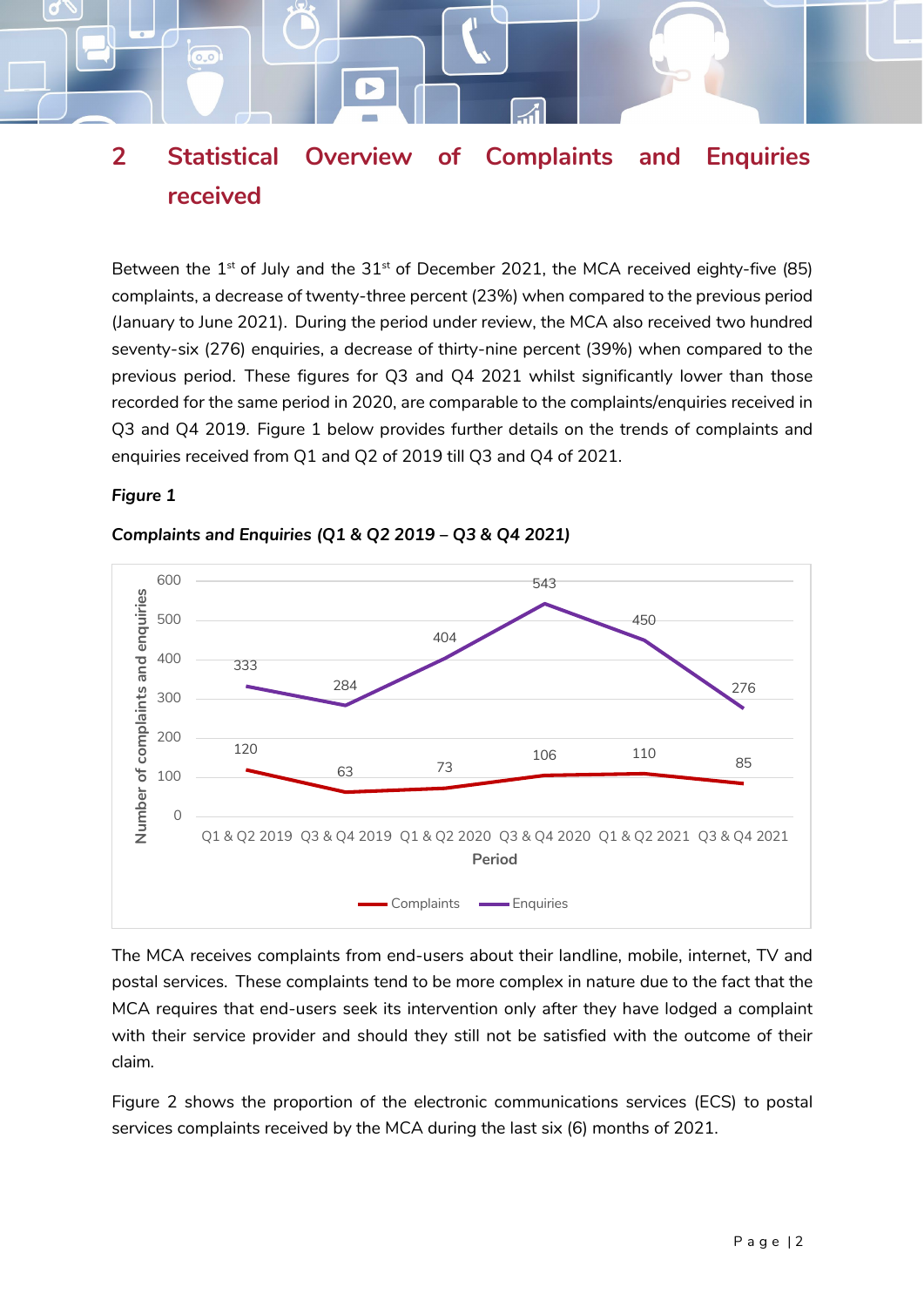

#### *Figure 2*



*Complaints received by MCA (July – December 2021), classified by sector*

The time required to address a complaint may vary from one instance to another depending on the nature of the particular case. The MCA commits to close complaints within the shortest timeframe possible. During the period under review ninety-two percent (92%) of all complaints received were addressed within two (2) weeks. Ninety-eight (98%) were closed within twenty (20) working days. There were no pending cases of complaints received during the last six (6) months of 2021 by the time of the publication of this report.

#### *Figure 3*



*Time taken by MCA to Handle Complaints (from receipt to closure), July - December 2021*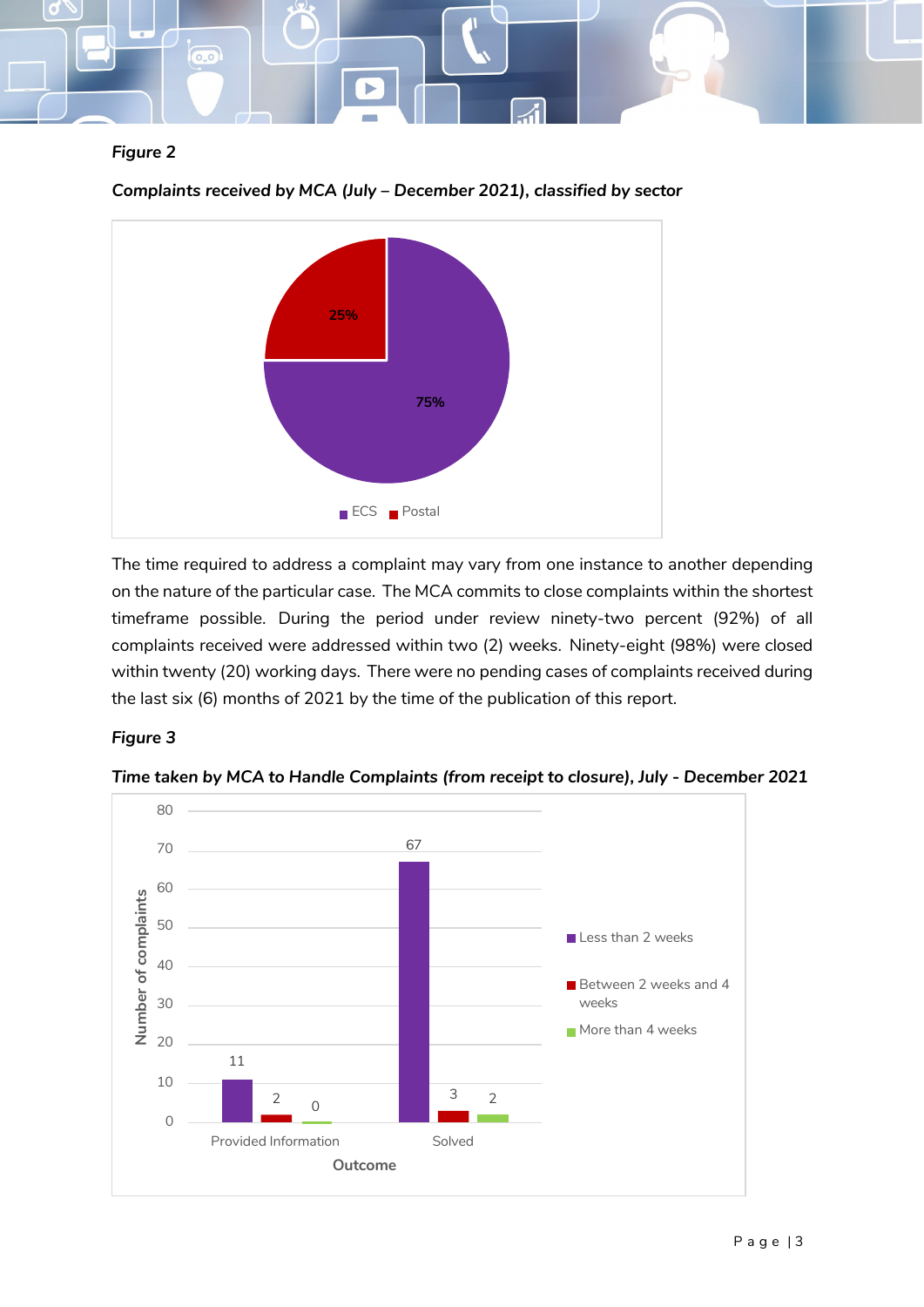<span id="page-5-0"></span>

 $\overline{0.0}$ 

Figure 4 provides statistical information about the total number of electronic communication services complaints received by MCA during the last six (6) months of 2021, classified in accordance with the complainant's ECS provider.

#### *Figure 4*



*Complaints received by MCA (July – December 2021), classified by service and ECS Provider*

Sixty-nine percent (69%) of the ECS complaints received during the second half of 2021, related to quality of service (QoS) followed by billing issues fourteen percent (14%), termination and switching of services eleven percent (11%) and contractual issues six percent (6%).

#### <span id="page-5-1"></span>**3.1 Quality of Service and Service Provision**

- Complaints received which are classified in this category include complaints regarding Customer care twenty (20), faults twelve (12), difficulty with using the service whilst roaming two (2), internet speed two (2), installation two (2), non-access to service two (2), top-up two (2), email service one (1), and indoor mobile reception one (1).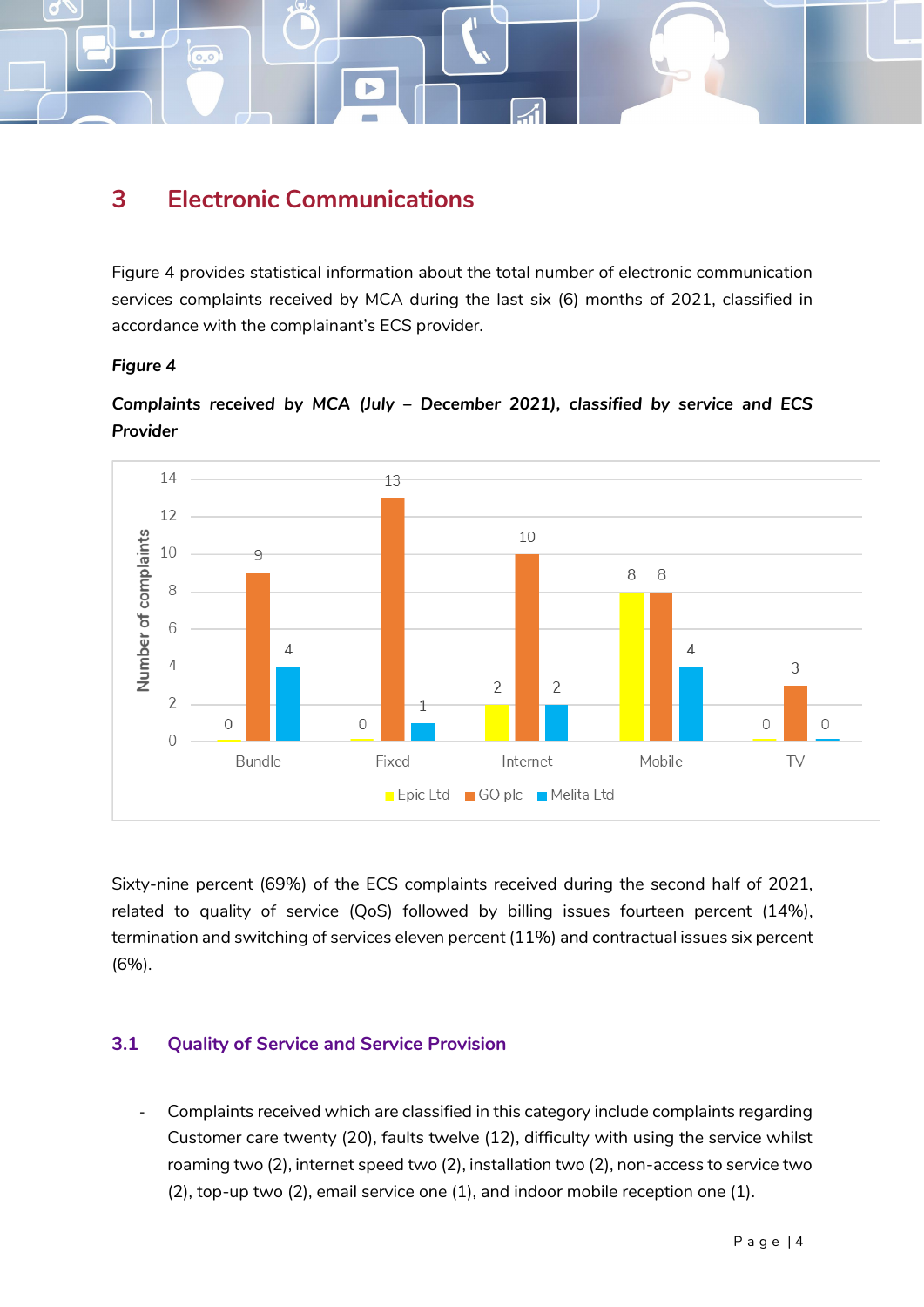The MCA received twenty (20) complaints from end-users who were unable to reach their service provider's customer support through telephone. In these cases, the endusers' details were forwarded to the respective service provider in order for these to be contacted and assisted accordingly. In view that the majority of these complaints related to the same provider, the MCA held several meetings with the concerned provider to seek information about actions being taken to address any shortcomings. The concerned provider reassured the MCA that it is taking a number of measures to improve this service and the situation will continue to be closely monitored by the MCA. Section 5 of this report, provides more detailed information about monitoring activities conducted by the MCA to gather information about the time taken for a telephone call to be answered by a customer care agent of the main communications service providers.

 $\overline{0.0}$ 

- The MCA received a total of twelve (12) fault reports from the different end-users, in relation to fixed telephony, fixed internet or TV services. In the cases reported to the Authority, the MCA monitored the actions undertaken by the service providers to ensure that faults were repaired within the shortest time possible. In 11 of these cases, impacted end-users were provided compensation in line with their service provider's compensation scheme. In cases were the faults could not be repaired within a short timeframe, end-users were also provided with a temporary solution until the services were fully restored.
- Two (2) of the complaints received by the MCA related to difficulties in using mobile services whilst roaming. The MCA followed these cases with the respective service providers, and after conducting the necessary troubleshooting, end-users were able to continue using their service.
- The Authority received two (2) complaints regarding internet performance. In these cases, end-users were invited to provide screenshots of speed tests carried out through a wired connection. In one of these cases, the provider could not provide a technical solution which would enable the end-user to achieve the promised internet speeds. The end-user however accepted the provider's amicable proposed solution which entailed a monthly discount for the remainder of his contractual duration. In the other case, the technical issue was successfully addressed by the provider and an amicable compensation was provided to the end-user.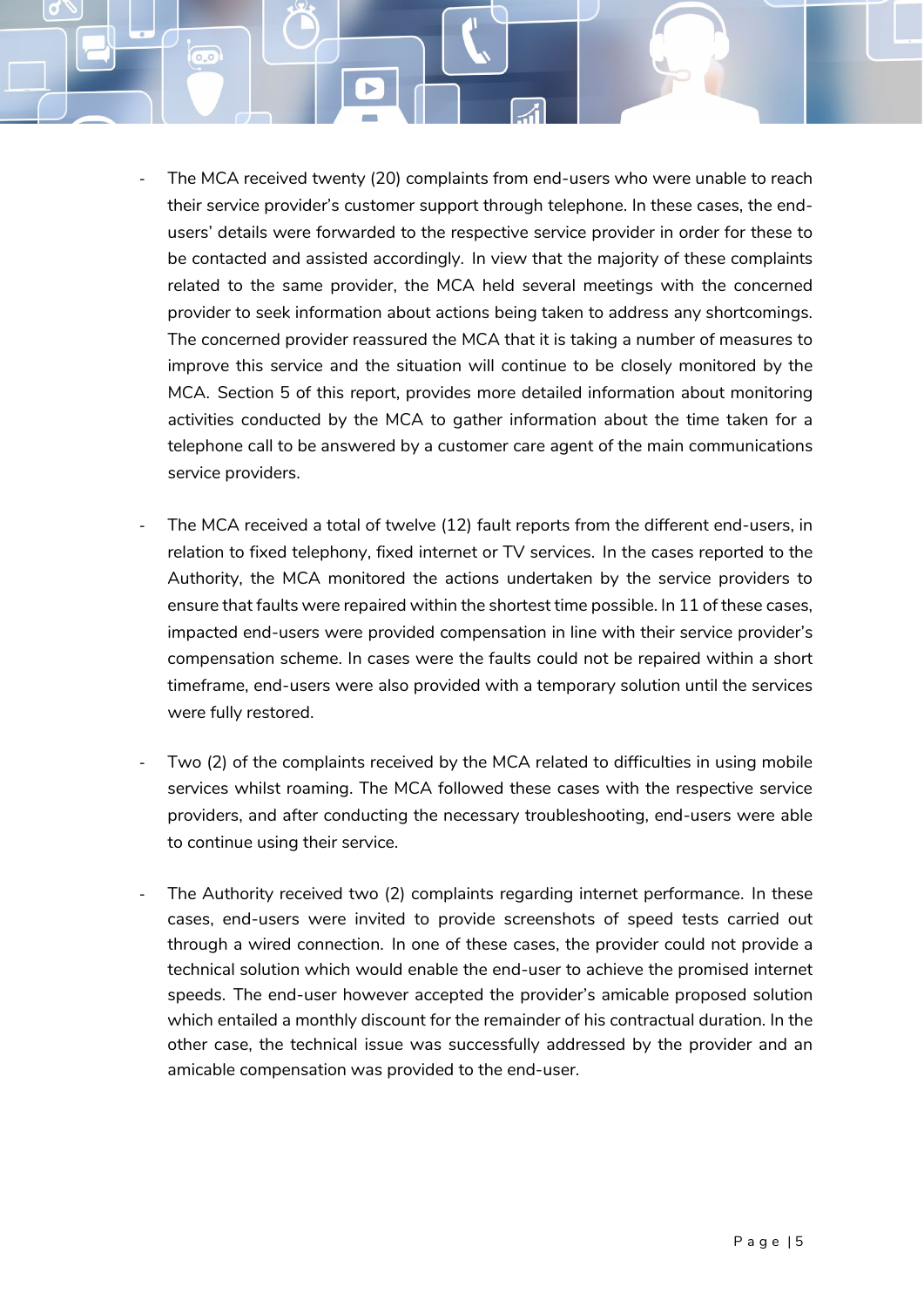#### <span id="page-7-0"></span>**3.2 Billing, Charges and Tariffs**

 $(0,0)$ 

- This category of complaints includes claims received regarding incorrect billing or overcharging eight (8) and Non-payment of bills one (1).
- Most of the complaints received related to incorrect billing or overcharging with a total of eight (8) complaints received. In four (4) of these cases the MCA monitored the actions undertaken by the service providers to ensure that any incorrect charges are waived from the end-user's bill or refunded to the end-user. In the other four (4) cases the MCA provided the end-users with the necessary information and clarifications regarding disputed charges.
- By way of example in one of the complaints investigated by the MCA, the service provider, failed to notify and cease the end-users' services when the consumption of roaming data services reached the financial limit which is set at €50 excluding VAT. In this particular case, the end-user was refunded the sum of  $€4,008.68$ , which is equivalent to the data usage made whilst roaming above the financial limit.

More information about end-user rights' when using mobile telephony services whilst roaming are available in the [FAQs](https://www.mca.org.mt/consumer/faqs) found on MCA's website.

#### <span id="page-7-1"></span>**3.3 Termination and Switching**

- This category of complaints includes claims received regarding termination of service/s four (4) and number portability two (2).
- During this period the MCA received four (4) complaints regarding termination of service. In the cases referred to the MCA, the Authority was required to intervene to ensure that the services were effectively terminated in line with the end-user's request.
- In total the MCA received two (2) number portability complaints during the period under review. The MCA followed these complaints with the respective service providers to ensure that cases were addressed in the shortest timeframe possible.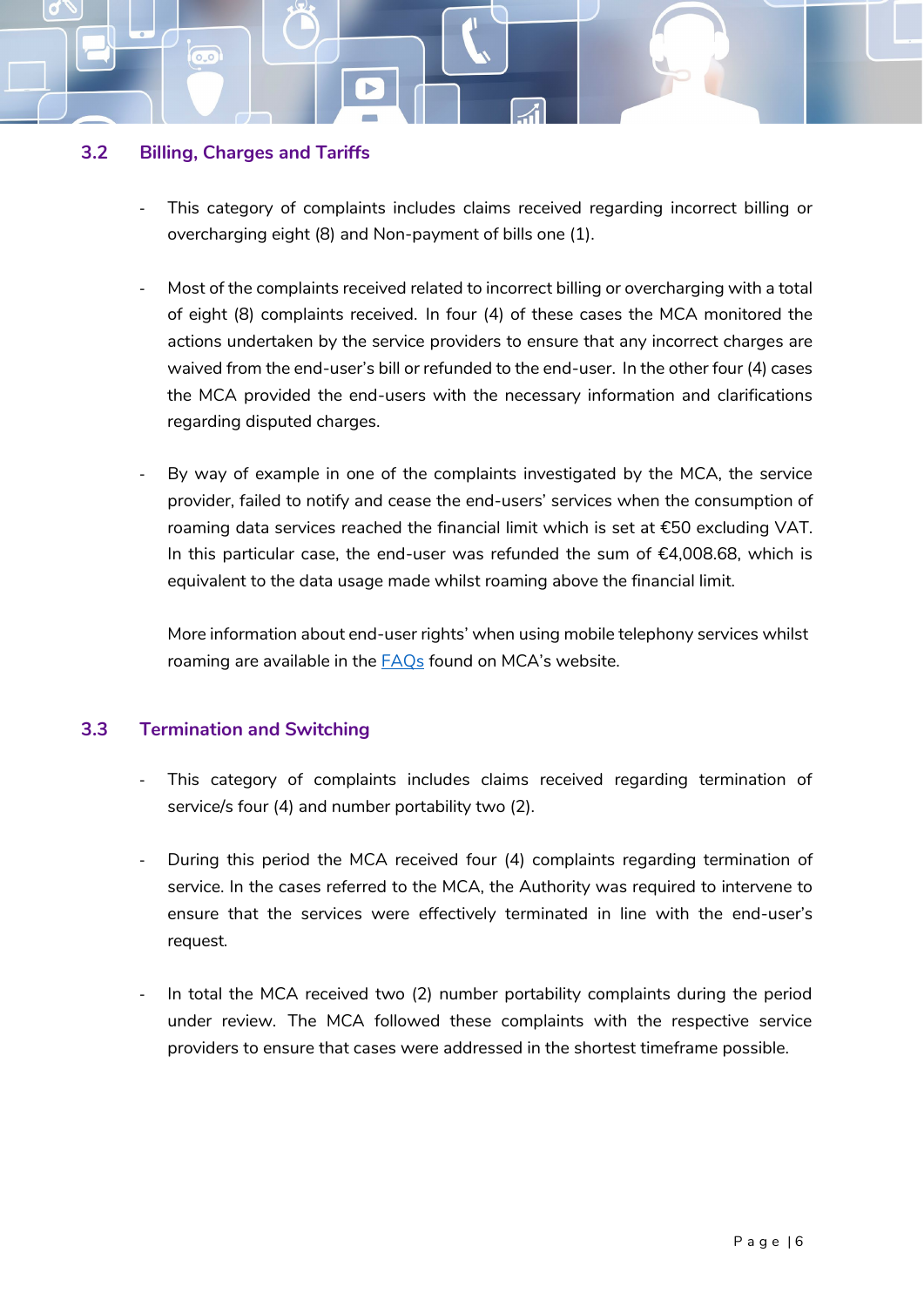#### <span id="page-8-0"></span>**3.4 Contractual**

 $\overline{(\circ, \circ)}$ 

- During this period the MCA also received four (4) complaints regarding contractual related matters which varied from one another.
- In two (2) of these complaints, the MCA determined that the end-users' requests were justified and intervened by asking respective service providers to ensure that the endusers' requests where actioned in accordance with their contracts. In the other (2) complaints, the MCA found no grounds of non-compliance by the provider and hence the MCA provided the necessary clarifications to the concerned end-users and closed investigations of these two complaints.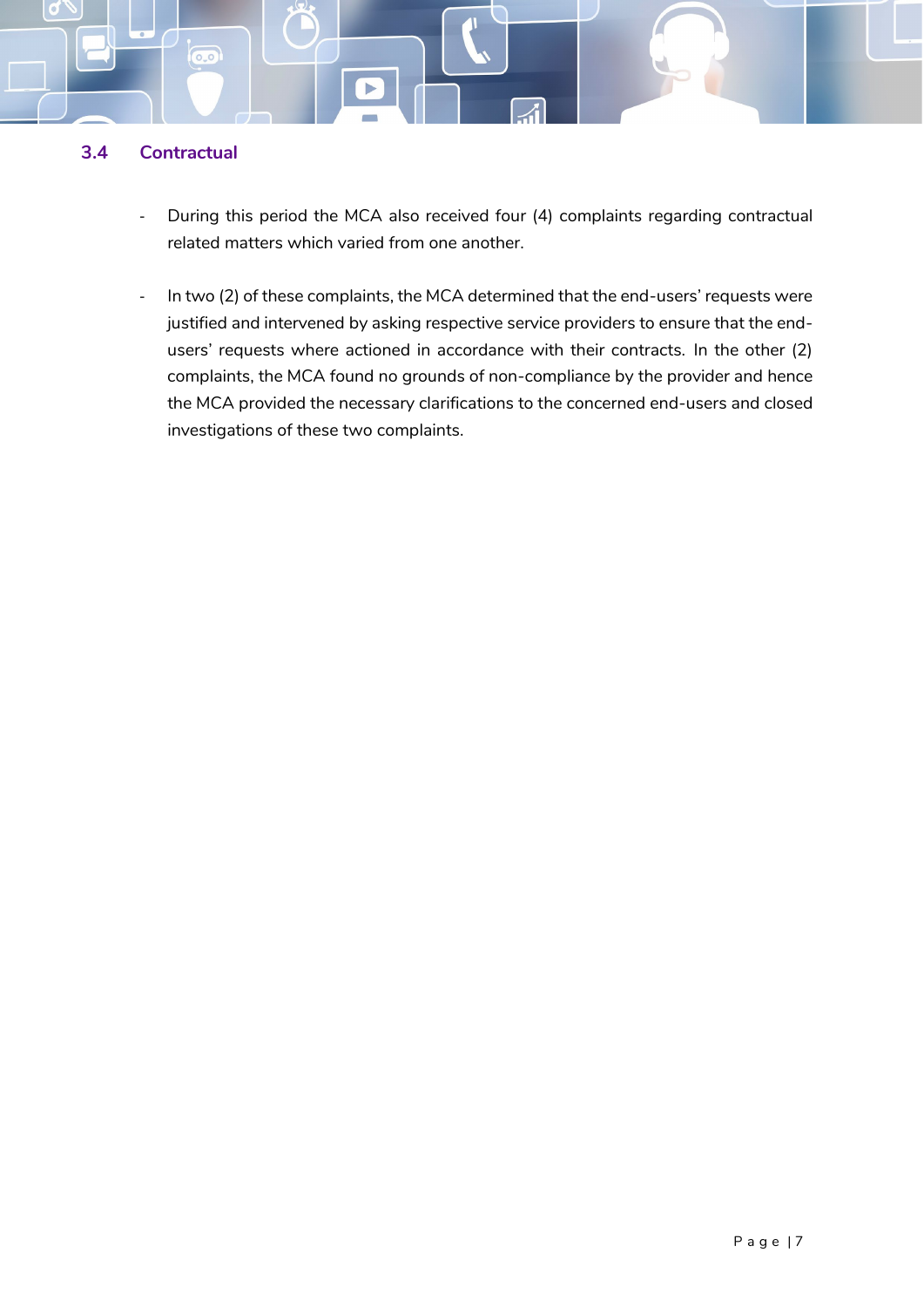## <span id="page-9-0"></span>**4 Postal Services and E-Commerce**

 $\overline{0.0}$ 

The MCA registered twenty-one (21) postal complaints during the last six months of 2021 with the majority relating to UPS fifteen (15), and six (6) complaints relating to MaltaPost.

Figure 5 shows the trends in postal complaints received by the MCA between Q1 & Q2 of 2019 and Q3 & Q4 of 2021. A substantial decrease when comparing complaints received in Q3 and Q4 of 2021 to those received in the same period in 2020. These decreased by almost 50% from forty-one (41) to twenty-one (21), On a yearly basis, 2021 figures (42) are comparable to the ones recorded in 2019 (41) and inferior to the number of complaint recorded in 2020 (57).

#### *Figure 5*

#### *Postal Complaints (Q1 & Q2 2019 – Q3 & Q4 2021)*



- The complaints received by the Authority related to customer care sixteen (16), undelivered mail two (2), refund two (2), mis-delivered mail one (1).
- Sixteen (16) of these complaints, related to difficulties experienced by end-users when trying to get in touch with a customer care agent of the postal operator. In these cases, the MCA referred the matter to the respective postal operator and ensured that a customer care agent provided the necessary assistance to its customers. Fourteen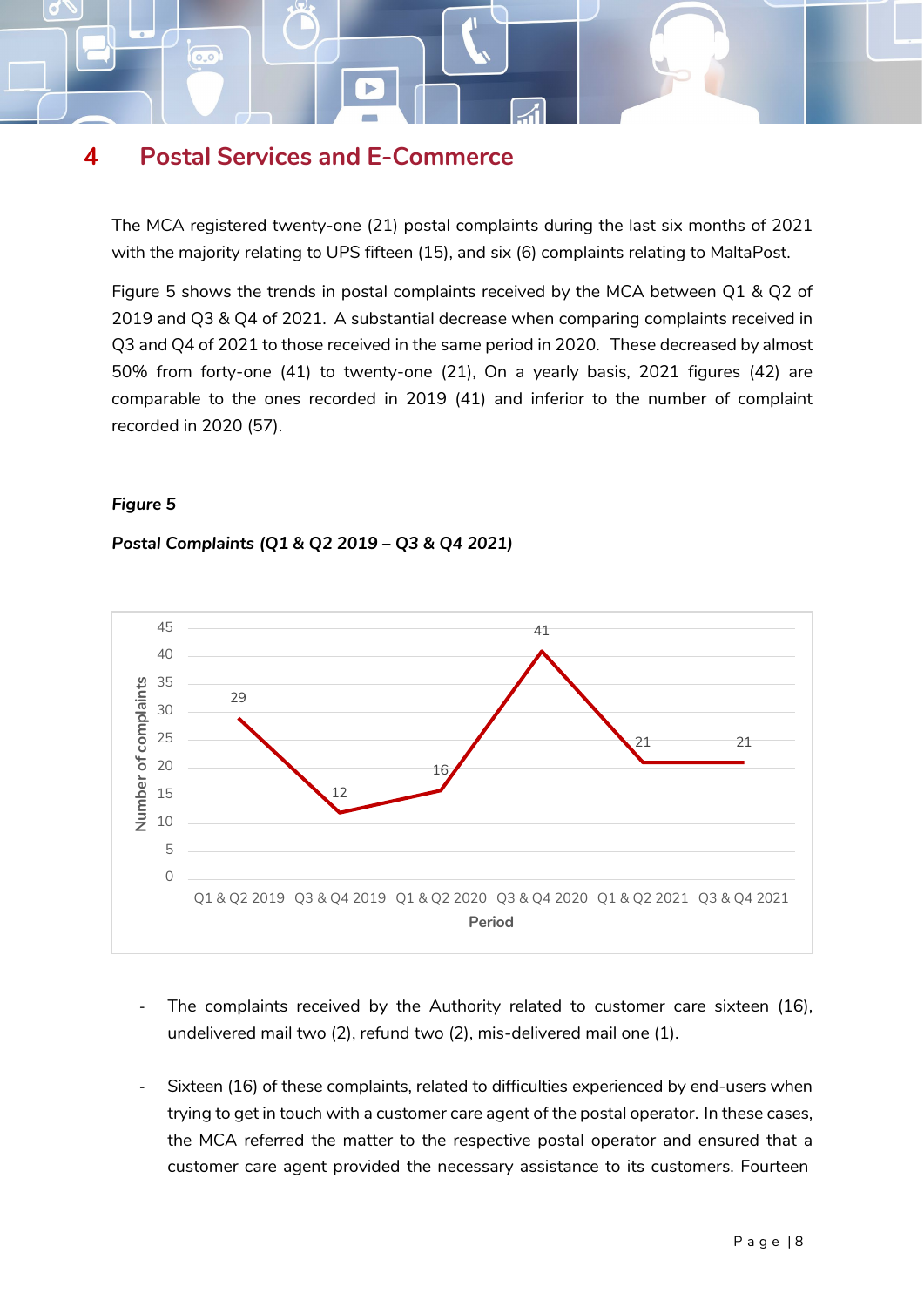(14) of the complaints received were from UPS customers. As a result of the increase in complaints, the MCA escalated the matter with UPS urging it to take remedial action. The Authority also started monitoring the response time of UPS's telephony support services by conducting daily mystery shopping calls. It is to be noted that during the first three (3) months of 2022, complaints received by the MCA on this matter had already started to decrease. The MCA will nevertheless continue monitoring developments on this matter on a daily basis.

 $\overline{(\circ, \circ)}$ 

- Three (3) complaints received related to the quality of the delivery of postal items. Whilst different cases require different redress, in general, when investigating complaints which relate to mis-delivered or undelivered mail, the Authority refers the details of the cases to respective postal operator for it to monitor more closely the provision of the services provided in the affected areas being reported to ensure that any identified issues are addressed.
- More information on postal services and the type of redress applicable in cases of lost or undelivered mail is available in the end-users' section on [MCA's website.](https://www.mca.org.mt/consumer/faqs)
- During the last six months of 2021, the MCA did not receive any complaints regarding e-Commerce services.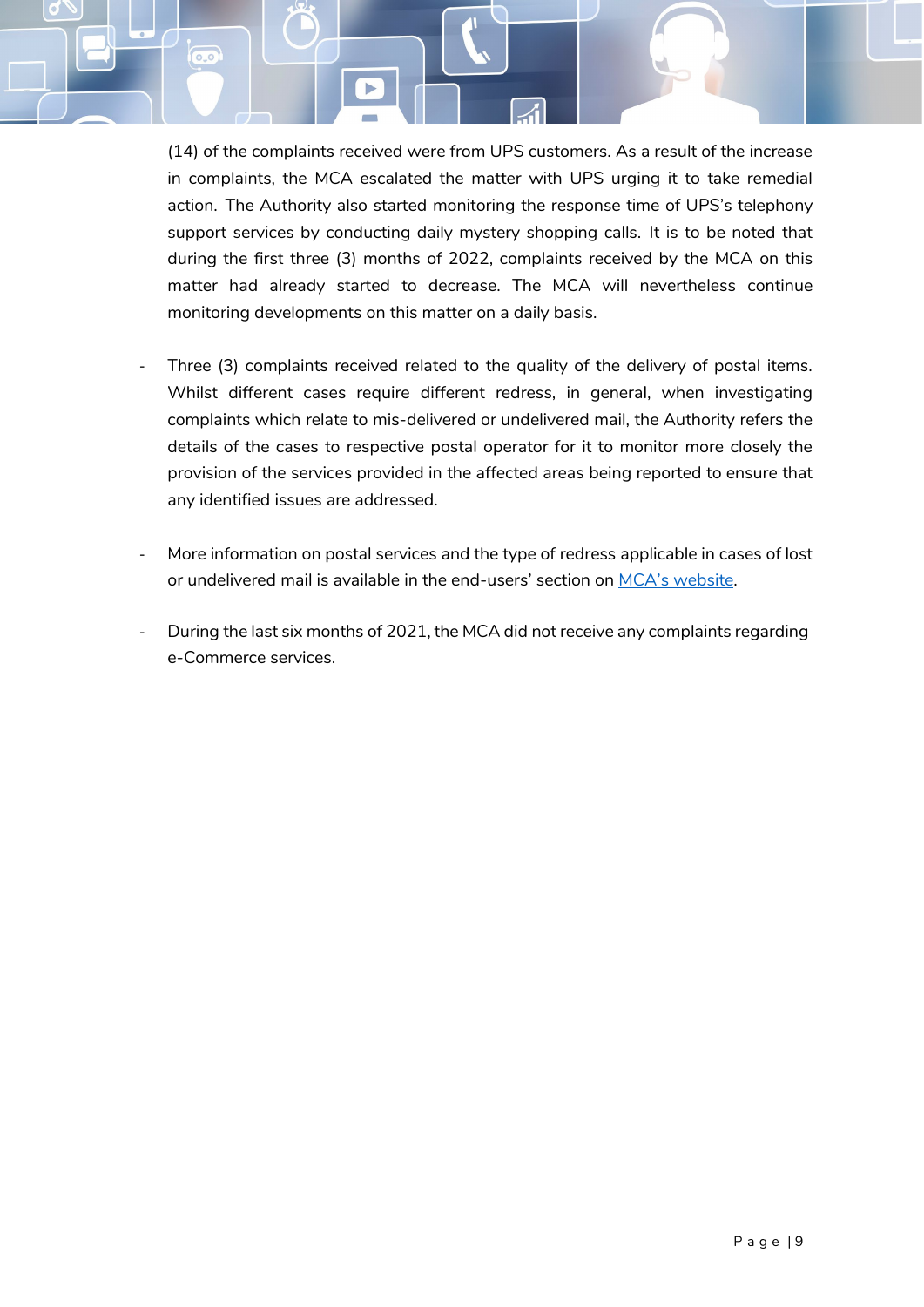## <span id="page-11-0"></span>**5 Customer Care Telephone Response Time**

 $\overline{0.0}$ 

The MCA conducts an ongoing mystery shopping exercise aimed at measuring the time taken for a telephone call to be answered by a customer care agent of the main communications service providers.

Figure 6 (Electronic Communication Services Providers) and Figure 7 (MaltaPost) present a moving average trend line based on measurements recorded for each operator. Ongoing analysis of such metrics and relative trends, helps the MCA in carrying out its compliance monitoring function, especially when sudden shift in trends are recorded. The test calls made by MCA are terminated after a lapse of five (5) minutes if no customer care agent attends to the call.

#### **Electronic Communications Service Providers ('GO plc', 'Melita Ltd', 'Epic')**

During the period under review the MCA carried out eight hundred twenty-five (825) calls to the customer care telephony support lines of the three main service providers. From this mystery shopping exercise fifty-eight percent (58%) of the calls made were answered within 5 minutes, when compared to seventy-two percent (72%) of the calls made in the first 6 months of 2021. Furthermore, forty-three percent (43%) of the calls made during the last six months of 2021 were answered within two (2) minutes.

The following table shows the percentage of the calls answered within five (5) minutes and within two (2) minutes by the respective service provider.

|                                 | GO  | Epic | Melita |
|---------------------------------|-----|------|--------|
| Calls answered within 5 minutes | ?ე% | 91%  | 95%    |
| Calls answered within 2 minutes | 8%  | 70%  | 86%    |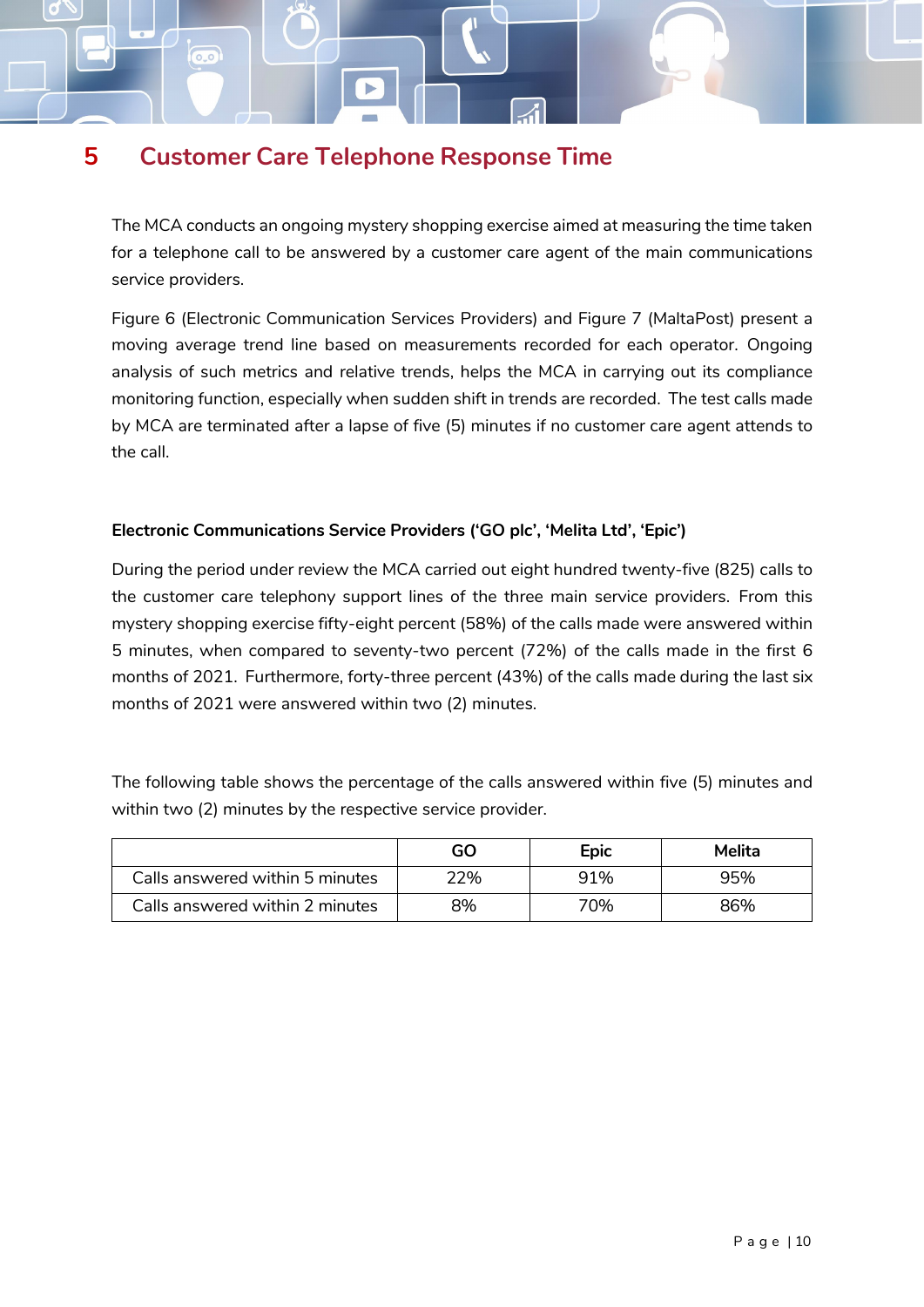

#### *Figure 6*

*Electronic Communications Services Providers - Average Call Waiting Time (in seconds) to be answered by a Customer Care Agent*



*July – December 2021*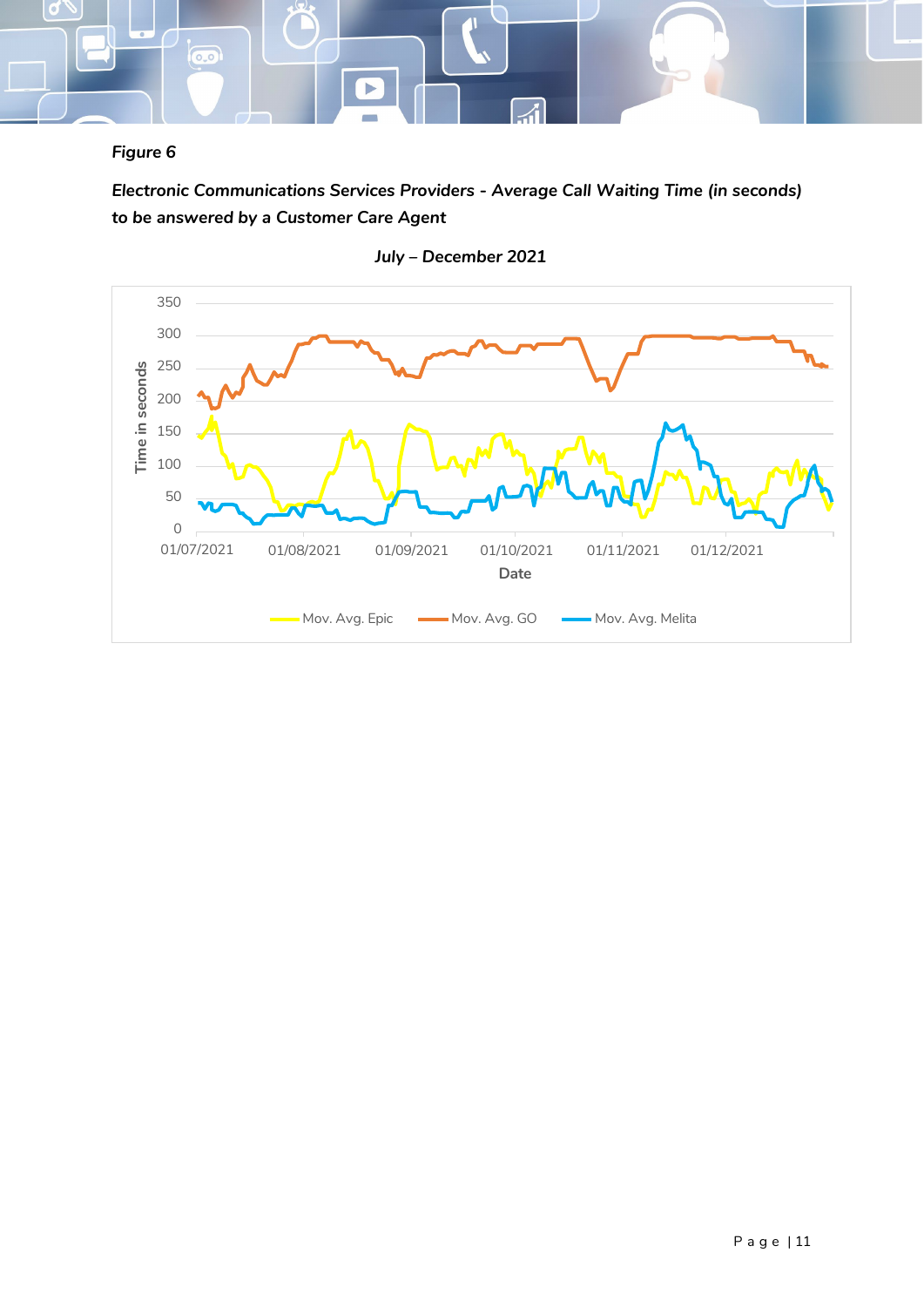#### **Postal Universal Service Provider ('MaltaPost')**

 $\overline{0.0}$ 

On the basis of two hundred seventy-six (276) measurements taken at various times of the day between July and December 2021, ninety-six percent (96%) of the calls made to MaltaPost's customer care telephony service were answered within five (5) minutes, when compared to eighty-three percent (83%) from calls made in the first six (6) months of 2021. Furthermore, seventy-six percent (76%) of the calls made were answered within two (2) minutes, when compared to fifty-seven percent (57%) from calls made in the first six (6) months of 2021.

Figure 7 provides details of these measurements. As previously stated, maximum call waiting time for the purpose of this exercise is capped at 300 seconds.

#### *Figure 7*

*MaltaPost – Average Call Waiting Time (in seconds) to be answered by a Customer Care Agent*



#### *July – December 2021*